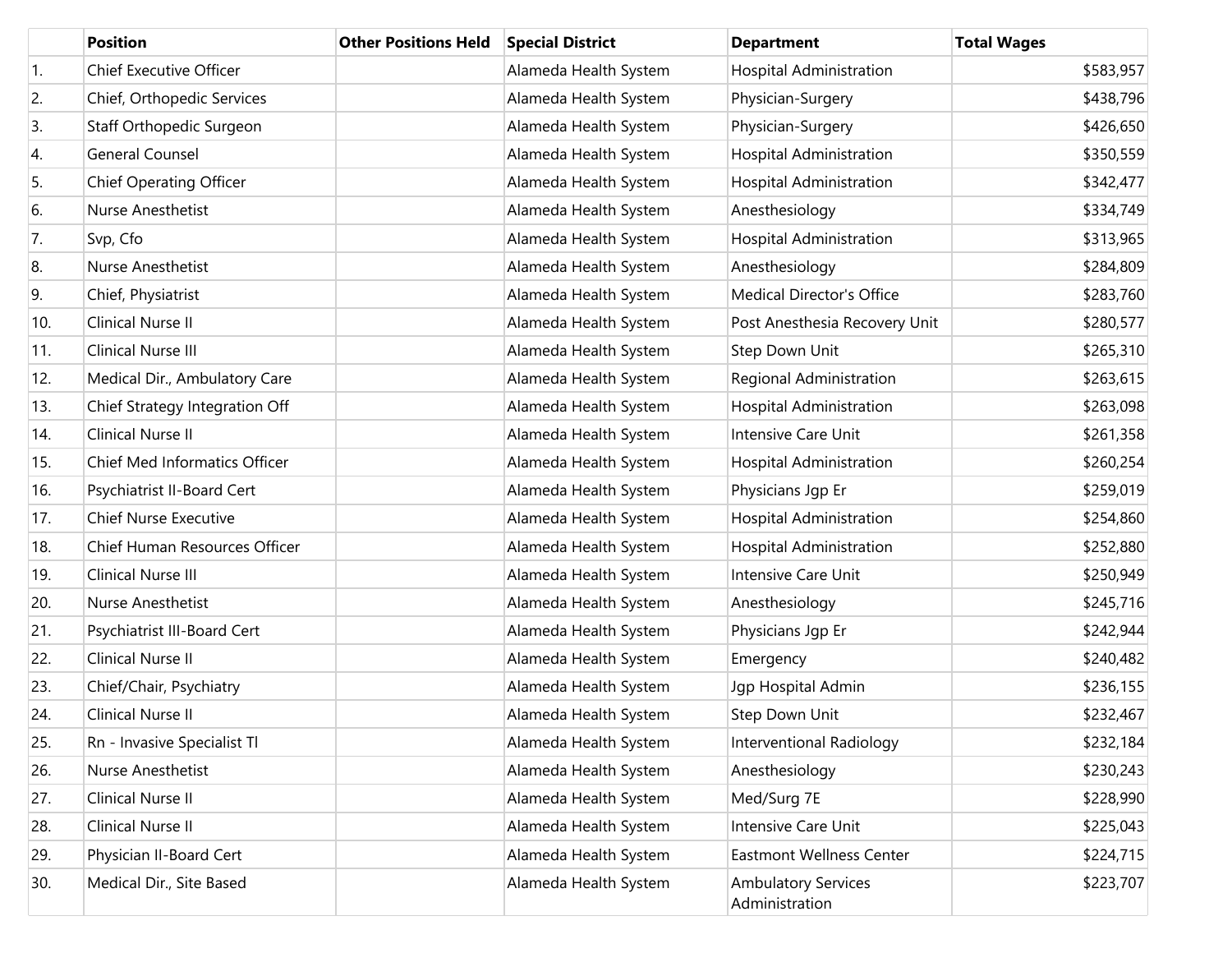| 31. | Physician IV                 | Alameda Health System | <b>Medical Director's Office</b>             | \$221,931 |
|-----|------------------------------|-----------------------|----------------------------------------------|-----------|
|     |                              |                       |                                              |           |
| 32. | Clinical Nurse II            | Alameda Health System | Nursing Inpatient C                          | \$220,436 |
| 33. | Psychiatrist II-Board Cert   | Alameda Health System | Physicians Jgp Er                            | \$219,806 |
| 34. | <b>Clinical Nurse II</b>     | Alameda Health System | Emergency                                    | \$219,799 |
| 35. | Physician II-Board Cert      | Alameda Health System | Newark Wellness Center                       | \$219,651 |
| 36. | Clinical Nurse II            | Alameda Health System | Nursing Inpatient C                          | \$218,481 |
| 37. | Physician II-Board Cert      | Alameda Health System | <b>Eastmont Wellness Center</b>              | \$218,145 |
| 38. | Physician II-Board Cert      | Alameda Health System | Winton Wellness Center                       | \$217,975 |
| 39. | Clinical Nurse II            | Alameda Health System | Med/Surg 7E                                  | \$217,952 |
| 40. | Clinical Nurse II            | Alameda Health System | Emergency                                    | \$217,798 |
| 41. | Physician II-Board Cert      | Alameda Health System | <b>Eastmont Wellness Center</b>              | \$217,538 |
| 42. | Clinical Nurse II            | Alameda Health System | Emergency                                    | \$216,446 |
| 43. | Physician II-Board Cert      | Alameda Health System | Winton Wellness Center                       | \$215,894 |
| 44. | Clinical Nurse II            | Alameda Health System | Med/Surg 5E                                  | \$215,738 |
| 45. | Physician II-Board Cert      | Alameda Health System | Newark Wellness Center                       | \$215,188 |
| 46. | Physician II-Board Cert      | Alameda Health System | <b>Eastmont Wellness Center</b>              | \$215,157 |
| 47. | Physician II-Board Cert      | Alameda Health System | <b>Eastmont Wellness Center</b>              | \$213,483 |
| 48. | Psychiatrist II-Board Cert   | Alameda Health System | Physicians Jgp Er                            | \$212,949 |
| 49. | Vp, Quality                  | Alameda Health System | Hospital Administration                      | \$212,466 |
| 50. | Clinical Nurse II            | Alameda Health System | Step Down Unit                               | \$212,286 |
| 51. | Physician II-Board Cert      | Alameda Health System | Physician-Internal Medicine                  | \$211,891 |
| 52. | Vp, Ambulatory Care          | Alameda Health System | Hospital Administration                      | \$211,885 |
| 53. | Physician II-Board Cert      | Alameda Health System | Neuro Respiratory                            | \$211,587 |
| 54. | Clinical Nurse II            | Alameda Health System | Emergency                                    | \$209,383 |
| 55. | Medical Dir., Site Based     | Alameda Health System | <b>Ambulatory Services</b><br>Administration | \$208,785 |
| 56. | Hospital Administrator, Jgpp | Alameda Health System | <b>Hospital Administration</b>               | \$208,324 |
| 57. | Dir., Information Technology | Alameda Health System | Information Technology/Help                  | \$208,254 |
| 58. | Nurse Anesthetist            | Alameda Health System | Anesthesiology                               | \$206,665 |
| 59. | Clinical Nurse II            | Alameda Health System | Emergency                                    | \$206,159 |
| 60. | Clinical Nurse III           | Alameda Health System | Intensive Care Unit                          | \$205,353 |
| 61. | Clinical Nurse II            | Alameda Health System | Surgery                                      | \$203,460 |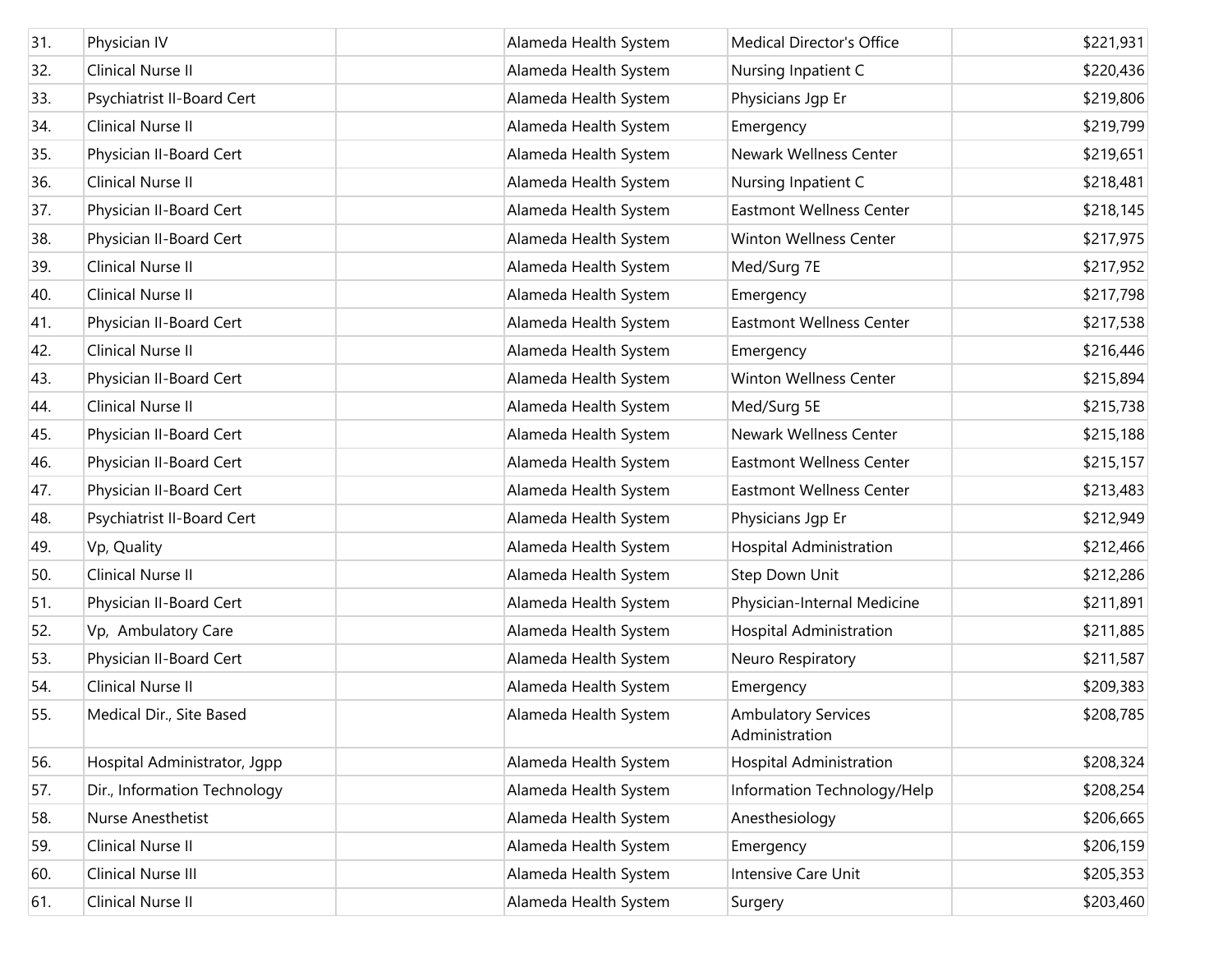| 62. | Clinical Nurse III             | Alameda Health System | Neonatal Intensive Care                      | \$203,344 |
|-----|--------------------------------|-----------------------|----------------------------------------------|-----------|
| 63. | Mid-Level Practitioner         | Alameda Health System | Er Mid-Level Practitioner                    | \$202,070 |
| 64. | Clinical Nurse III             | Alameda Health System | Nursing Inpatient C                          | \$201,944 |
| 65. | Clinical Nurse II              | Alameda Health System | Emergency                                    | \$201,056 |
| 66. | Clinical Nurse II              | Alameda Health System | Intensive Care Unit                          | \$200,730 |
| 67. | Dir., Cardiovascular Svc       | Alameda Health System | Cardiology Services                          | \$199,988 |
| 68. | Mid-Level Practitioner         | Alameda Health System | Er Mid-Level Practitioner                    | \$198,781 |
| 69. | Clinical Nurse II              | Alameda Health System | Nursing Er Crisis Jgp Psych                  | \$198,102 |
| 70. | Nurse Anesthetist              | Alameda Health System | Anesthesiology                               | \$197,846 |
| 71. | Clinical Nurse II              | Alameda Health System | Surgery                                      | \$197,555 |
| 72. | Clinical Nurse III             | Alameda Health System | Neonatal Intensive Care                      | \$196,683 |
| 73. | Clinical Nurse II              | Alameda Health System | Post Anesthesia Recovery Unit                | \$196,606 |
| 74. | Clinical Nurse II              | Alameda Health System | Intensive Care Unit                          | \$195,401 |
| 75. | Sr, Director, Revenue Cycle    | Alameda Health System | <b>Patient Accounting</b>                    | \$195,311 |
| 76. | Clinical Nurse II              | Alameda Health System | Med/Surg 7W                                  | \$195,026 |
| 77. | Clinical Nurse II              | Alameda Health System | Neonatal Intensive Care                      | \$194,410 |
| 78. | Psychiatrist I                 | Alameda Health System | Physicians Jgp Er                            | \$193,696 |
| 79. | Psychiatrist II-Board Cert     | Alameda Health System | Physicians Jgp Er                            | \$193,645 |
| 80. | Clinical Nurse II              | Alameda Health System | Intensive Care Unit                          | \$193,349 |
| 81. | Nurse Anesthetist              | Alameda Health System | Anesthesiology                               | \$192,622 |
| 82. | Clinical Nurse III             | Alameda Health System | Step Down Unit                               | \$192,013 |
| 83. | Dir., Amb Health Care Services | Alameda Health System | <b>Ambulatory Services</b><br>Administration | \$191,731 |
| 84. | Clinical Nurse III             | Alameda Health System | Surgery                                      | \$190,856 |
| 85. | Clinical Nurse III             | Alameda Health System | Nursing Inpatient B                          | \$190,642 |
| 86. | Physician II                   | Alameda Health System | <b>Eastmont Wellness Center</b>              | \$190,072 |
| 87. | Cert Radiologic Tech Invas Spe | Alameda Health System | Interventional Radiology                     | \$188,555 |
| 88. | Clinical Nurse II              | Alameda Health System | <b>Nurses Staffing</b>                       | \$187,238 |
| 89. | Clinical Nurse II              | Alameda Health System | Emergency                                    | \$186,764 |
| 90. | Dir., Applications             | Alameda Health System | <b>Information Systems Apps</b>              | \$186,501 |
| 91. | Clinical Nurse II              | Alameda Health System | Emergency                                    | \$185,365 |
| 92. | Clinical Nurse II              | Alameda Health System | <b>Nurses Staffing</b>                       | \$185,281 |